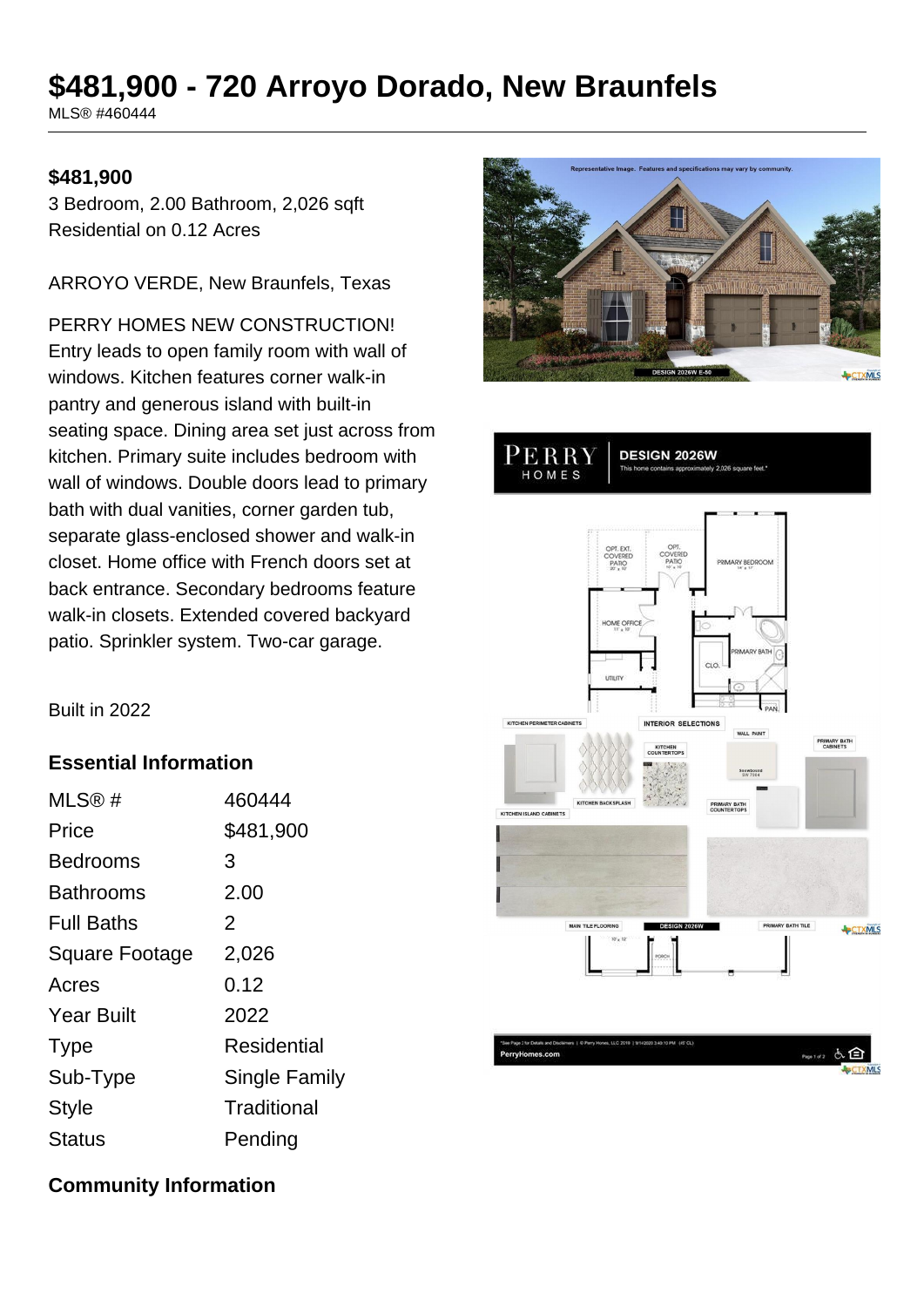| Address                  | 720 Arroyo Dorado                                                                                                                                                                      |
|--------------------------|----------------------------------------------------------------------------------------------------------------------------------------------------------------------------------------|
| Subdivision              | <b>ARROYO VERDE</b>                                                                                                                                                                    |
| City                     | <b>New Braunfels</b>                                                                                                                                                                   |
| County                   | Comal                                                                                                                                                                                  |
| <b>State</b>             | <b>Texas</b>                                                                                                                                                                           |
| Zip Code                 | 78130                                                                                                                                                                                  |
| <b>Amenities</b>         |                                                                                                                                                                                        |
| <b>Utilities</b>         | Cable Available, High Speed Internet Available                                                                                                                                         |
| <b>Features</b>          | Playground, Park, Curbs                                                                                                                                                                |
| Parking                  | Attached, Garage                                                                                                                                                                       |
| # of Garages             | 2                                                                                                                                                                                      |
| View                     | <b>None</b>                                                                                                                                                                            |
| <b>Interior</b>          |                                                                                                                                                                                        |
| Interior                 | Carpet, Ceramic Tile                                                                                                                                                                   |
| <b>Interior Features</b> | Ceiling Fan(s), Carbon Monoxide Detector, Garden Tub/Roman Tub,<br>Home Office, Living/Dining Room, Pull Down Attic Stairs, Separate<br>Shower, Breakfast Area, Kitchen Island, Pantry |
| Appliances               | Dishwasher, Electric Water Heater, Disposal, Tankless Water Heater,<br>Some Electric Appliances, Cooktop, Microwave                                                                    |
| Heating                  | Central, Electric                                                                                                                                                                      |
| Cooling                  | Central Air, 1 Unit                                                                                                                                                                    |
| Fireplaces               | None                                                                                                                                                                                   |
| # of Stories             | 1                                                                                                                                                                                      |
| <b>Stories</b>           | One                                                                                                                                                                                    |
| <b>Exterior</b>          |                                                                                                                                                                                        |

|                 | Exterior Features Covered Patio, Rain Gutters |
|-----------------|-----------------------------------------------|
| Lot Description | 45x120                                        |
| Windows         | Double Pane Windows                           |
| Roof            | Composition, Shingle                          |
| Construction    | <b>Brick, Stone Veneer</b>                    |
| Foundation      | Slab                                          |

# **School Information**

| <b>District</b> | <b>Comal ISD</b>            |
|-----------------|-----------------------------|
| Elementary      | <b>Oak Creek Elementary</b> |
| Middle          | Canyon Middle School        |